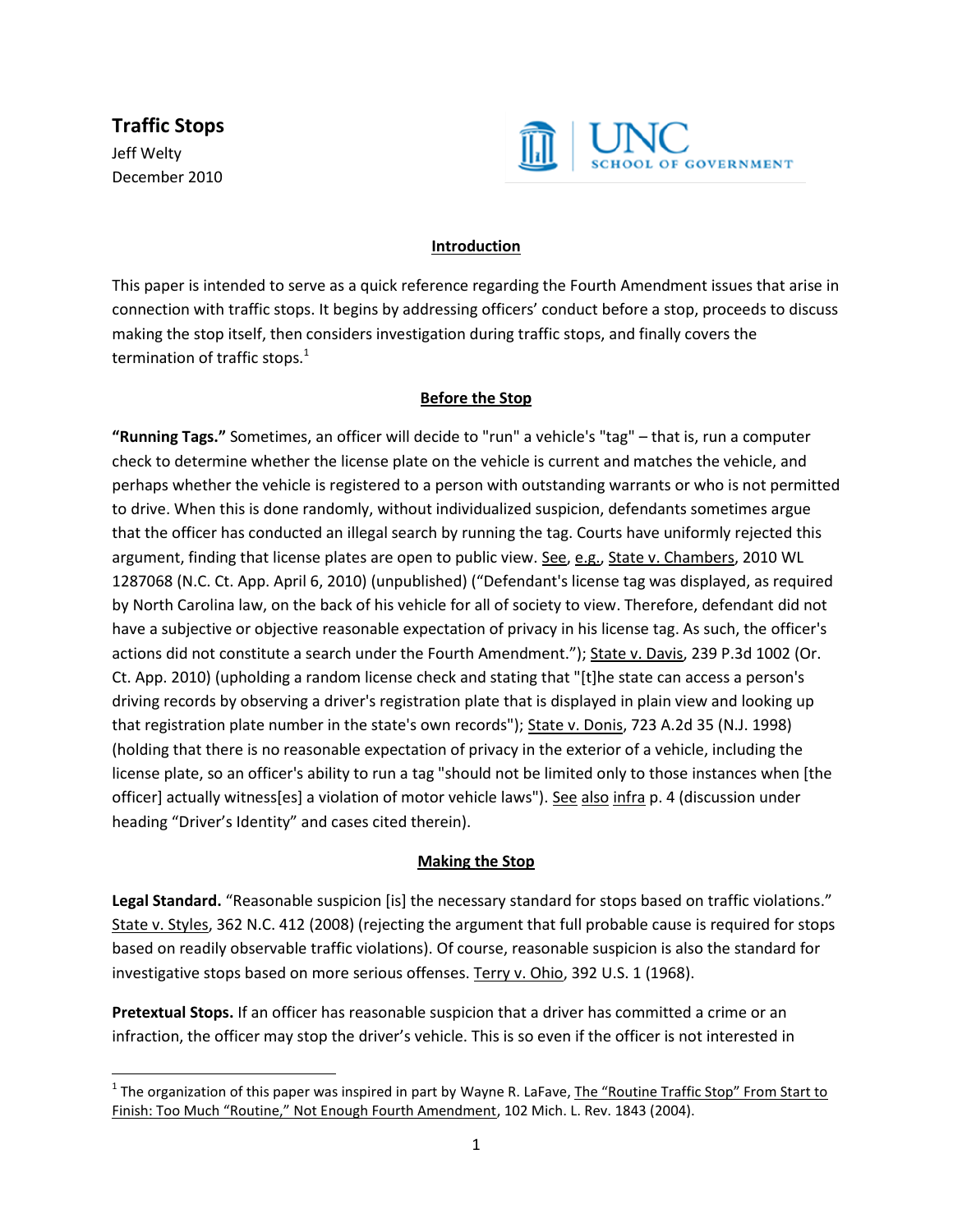pursuing the crime or infraction for which reasonable suspicion exists, but rather is hoping to observe or gather evidence of another offense. Whren v. United States, 517 U.S. 806 (1996) (emphasizing that the "[s]ubjective intentions" of the officer are irrelevant); State v. McClendon, 350 N.C. 630 (1999) (adopting Whren under the state constitution). It follows from this that whether "an officer conducting a traffic stop [did or] did not subsequently issue a citation is also irrelevant to the validity of the stop." State v. Parker, 183 N.C. App. 1 (2007).

**When Reasonable Suspicion Must Exist.** Normally, a law enforcement officer will attempt to develop reasonable suspicion before instructing a person to stop. But what if the officer does not have reasonable suspicion at that point, yet develops reasonable suspicion prior to the suspect's compliance with the officer's instruction? In California v. Hodari D., 499 U.S. 621 (1991), the United States Supreme Court held that a show of authority is not a seizure until the subject complies. Because the propriety of a seizure depends on the facts known at the time of the seizure, it appears that events after an officer's show of authority, but before a driver's submission to it, may be used to justify the stop. For example, an officer who activates his blue lights after observing a driver traveling 45 m.p.h. in a 55 m.p.h. zone may be without reasonable suspicion. But if the driver ignores the blue lights, continues driving, and weaves within his lane before stopping, the seizure may be upheld based on the driver's weaving in addition to his slow rate of speed. United States v. Swindle, 407 F.3d 562 (2d Cir. 2005) (reluctantly concluding that a court may "consider[] events that occur[] after [a driver is] ordered to pull over" but before he complies in determining the constitutionality of a seizure); United States v. Smith, 217 F.3d 746 (9th Cir. 2000) (relying on Hodari D. to reject the argument that "only the factors present up to the point when [the officer] turned on the lights of his patrol car can be considered in analyzing the validity of the stop"). Cf. United States v. McCauley, 548 F.3d 440 (6<sup>th</sup> Cir. 2008) ("We determine whether reasonable suspicion existed at the point of seizure – not . . . at the point of attempted seizure."); United States v. Johnson, 212 F.3d 1212 (D.C. Cir. 2000) (similar). Cf. generally 4 Wayne R. LaFave, Search and Seizure § 9.4(d) n. 170 (collecting cases) (hereinafter, LaFave, Search and Seizure).

#### **Common Issues.**

**Weaving.** G.S. 20-146 requires that "[a] vehicle shall be driven as nearly as practicable entirely within a single lane and shall not be moved from such lane until the driver has first ascertained that such movement can be made with safety." Weaving within a single lane does not appear to violate G.S. 20- 146 and so is not itself a crime. However, in some circumstances, weaving within a single lane may contribute to reasonable suspicion that a driver is impaired or is driving carelessly. In State v. Fields, 195 N.C. App. 740 (2009), the court of appeals held that an officer did not have reasonable suspicion that a driver was impaired where the driver "swerve[d] to the white line on the right side of the traffic lane" three times over a mile and a half. However, the court stated that weaving, "coupled with additional . . . facts," may provide reasonable suspicion. The court cited cases involving additional facts such as driving "significantly below the speed limit;" driving at an unusually late hour; and driving in the proximity of drinking establishments. The short version of Fields, then, is that moderate weaving within a single lane does not provide reasonable suspicion, but that "weaving plus" may do so. See also generally State v. Peele, 196 N.C. App. 668 (2009) (no reasonable suspicion of DWI where an officer received an anonymous tip that defendant was "possibl[y]" driving while impaired, then saw the defendant "weave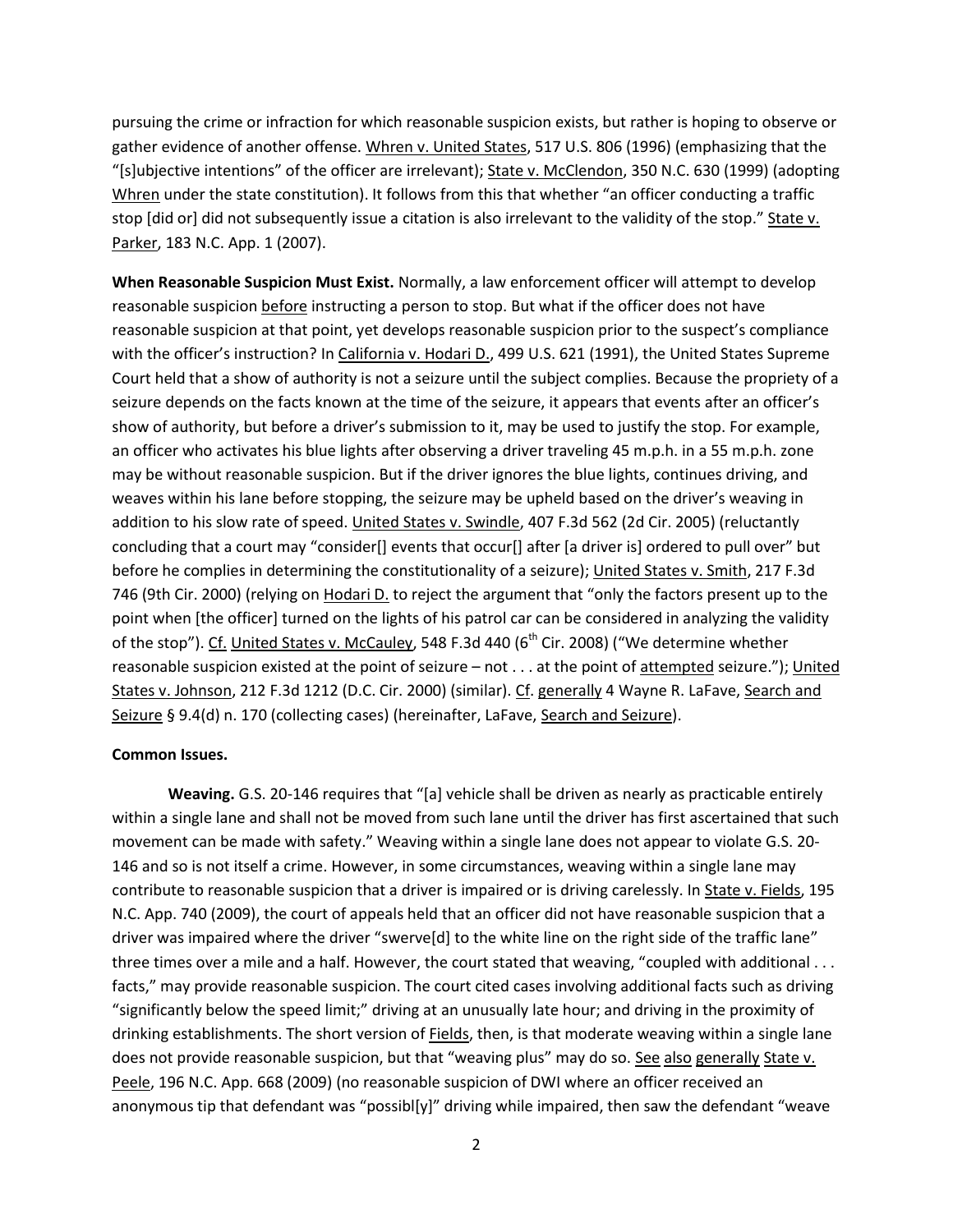within his lane once"); State v. Simmons, N.C. App. 698 S.E.2d 95 (2010) (stop was supported by reasonable suspicion where the defendant "was not only weaving within his lane, but was also weaving across and outside the lanes of travel, and at one point actually ran off the road"); State v. Brown, 2010 WL 3860440 (N.C. Ct. App. Oct. 5, 2010) (unpublished) (stop was supported by reasonable suspicion where the defendant was weaving within her lane and traveling 10 m.p.h. under the speed limit at 1:40 a.m.).

**Sitting at a Stoplight.** Like weaving within a single lane, remaining at a stoplight after the light turns green is not, in itself, a violation of the law. But also like weaving, it may contribute to reasonable suspicion that the driver is impaired. An important factor in such cases is the length of the delay. Compare State v. Barnard, 362 N.C. 244 (2008) (reasonable suspicion supported an officer's decision to stop the defendant where the defendant was waiting at a traffic light in a high-crime area, near several bars, at 12:15 a.m., and "[w]hen the light turned green, defendant remained stopped for approximately thirty seconds" before proceeding), with State v. Roberson, 163 N.C. App. 129 (2004) (finding no reasonable suspicion where the defendant sat at a green light, at 4:30 a.m., near several bars, for 8 to 10 seconds, and stating that "[a] motorist waiting at a traffic light can have her attention diverted for any number of reasons. . . . [so] a time lapse of eight to ten seconds does not appear so unusual as to give rise to suspicion justifying a stop").

**Unsafe Movement/Lack of Turn Signal.** Under G.S. 20-154(a), "before starting, stopping or turning from a direct line[, a driver] shall first see that such movement can be made in safety . . . and whenever the operation of any other vehicle may be affected by such movement, shall give a signal as required." Litigation under this statute has focused on the phrase "the operation of any other vehicle may be affected." Generally, the appellate courts have held that a driver need not signal when making a mandatory turn, but must if the turn is optional and there is another vehicle following. Compare State v. Ivey, 360 N.C. 562 (2006) (the defendant was not required to signal at what amounted to a right-turnonly intersection; a right turn was the "only legal movement he could make," and the vehicle behind him was likewise required to stop, then turn right, so the defendant's turn did not affect the trailing vehicle), with State v. Styles, 362 N.C. 412 (2008) (where the defendant changed lanes "immediately in front of" an officer, he violated the statute; "changing lanes immediately in front of another vehicle may affect the operation of the trailing vehicle."), and State v. McRae, N.C. App. 691 S.E.2d 56 (2010) (similar).

**Late Hour, High-Crime Area.** The United States Supreme Court has held that presence in a highcrime area, "standing alone, is not a basis for concluding that [a suspect is] engaged in criminal conduct." Brown v. Texas, 443 U.S. 47 (1979). Although the stop in Brown took place at noon, presence in a high-crime area at an unusually late hour is also alone insufficient to provide reasonable suspicion. State v. Murray, 192 N.C. App. 684 (2008) (no reasonable suspicion to stop defendant, who was driving in a commercial area with a high incidence of property crimes at 3:41 a.m.). But the incidence of crime in the area and the hour of night are factors that, combined with others such as nervousness or evasive action, may contribute to reasonable suspicion. Cf. In re I.R.T., 184 N.C. App. 579 (2007) (listing factors); State v. Mello, \_\_ N.C. App. \_\_ , 684 S.E.2d 477 (2009), aff'd per curiam, \_\_ N.C. \_\_ (Oct. 8, 2010)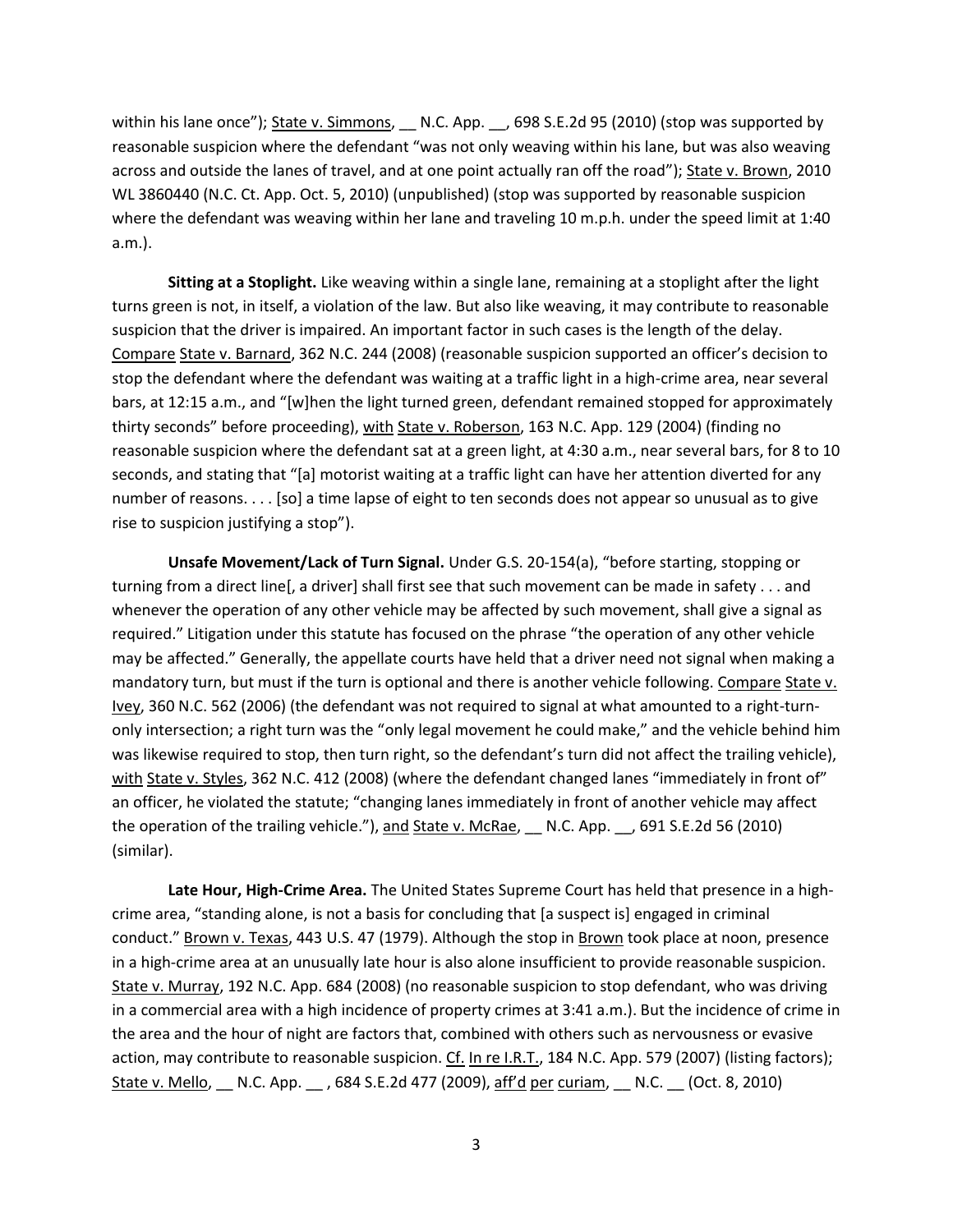(holding that the defendant's presence in a high-drug area, coupled with evasive action on the part of individuals seen interacting with defendant, provided reasonable suspicion supporting a stop).

**Informants***.* Whether information from an informant provides reasonable suspicion to stop a vehicle depends on the totality of the circumstances. Information from an anonymous tipster is usually insufficient unless (1) the tip itself contains strong indicia of reliability, such as very detailed information, or (2) the police are able to corroborate the tip in a meaningful way. State v. Johnson, N.C. App.  $\Box$ , 693 S.E.2d 711 (2010) (stating that "[c]ourts have repeatedly recognized, as a general rule, the inherent unreliability of anonymous tips standing on their own" unless such a tip "itself possess[es] sufficient indicia of reliability, or [is] corroborated by [an] officer's investigation or observations"); State v. Peele, 96 N.C. App. 668 (2009) (an anonymous tip that defendant was driving recklessly, combined with an officer's observation of a single instance of weaving, was insufficient to give rise to reasonable suspicion). On the other hand, where an informant "willingly place[s] her anonymity at risk," by identifying herself or by speaking to an officer face to face, the information is much more likely to provide reasonable suspicion. State v. Maready, 362 N.C. 614 (2008) (court gave significant weight to information provided by a driver who approached officers in person, thereby allowing officers to see her, her vehicle, and her license plate, notwithstanding the fact that the officers did not in fact make note of any identifying information about her). See also State v. Hudgins, 195 N.C. App. 430 (2009) (a driver called the police to report that he was being followed, then complied with the dispatcher's instructions to go to a specific location to allow an officer to intercept the trailing vehicle; when the officer stopped the second vehicle, the caller also stopped briefly; the defendant, who was driving the second vehicle, was impaired; the stop was proper, in part because "by calling on a cell phone and remaining at the scene, [the] caller placed his anonymity at risk").

**Driver's Identity.** "[W]hen a police officer becomes aware that a vehicle being operated is registered to an owner with a suspended or revoked driver's license, and there is no evidence appearing to the officer that the owner is not the individual driving the automobile, reasonable suspicion exists to warrant an investigatory stop." State v. Hess, 185 N.C. App. 530 (2007). See also State v. Johnson, N.C. App. 693 S.E.2d 711 (2010) ("[T]he officers did lawfully stop the vehicle after discovering that the registered owner's driver's license was suspended."). Presumably, an officer would also be justified in stopping a vehicle if he determined that the registered owner was the subject of an outstanding arrest warrant or other criminal process.

#### **Investigation During the Stop**

**Ordering Occupants Out of the Vehicle.** In the interest of officer safety, an officer may order any or all of a vehicle's occupants out of the vehicle during a traffic stop. Pennsylvania v. Mimms, 434 U.S. 106 (1977) (driver); Maryland v. Wilson, 519 U.S. 408 (1997) (passengers). Likewise, an officer may order the vehicle's occupants to remain in the vehicle. Robert L. Farb, Arrest, Search, and Investigation in North Carolina 30 & n.160 ( $3^{rd}$  ed. 2003) (collecting cases). Whether, and under what circumstances, an officer can order a driver or passenger into the back seat of the officer's cruiser is an open question in North Carolina and is the subject of a split of authority nationally. Jeff Welty, Traffic Stops, Part II, <http://sogweb.sog.unc.edu/blogs/ncclaw/?p=811> (October 28, 2009).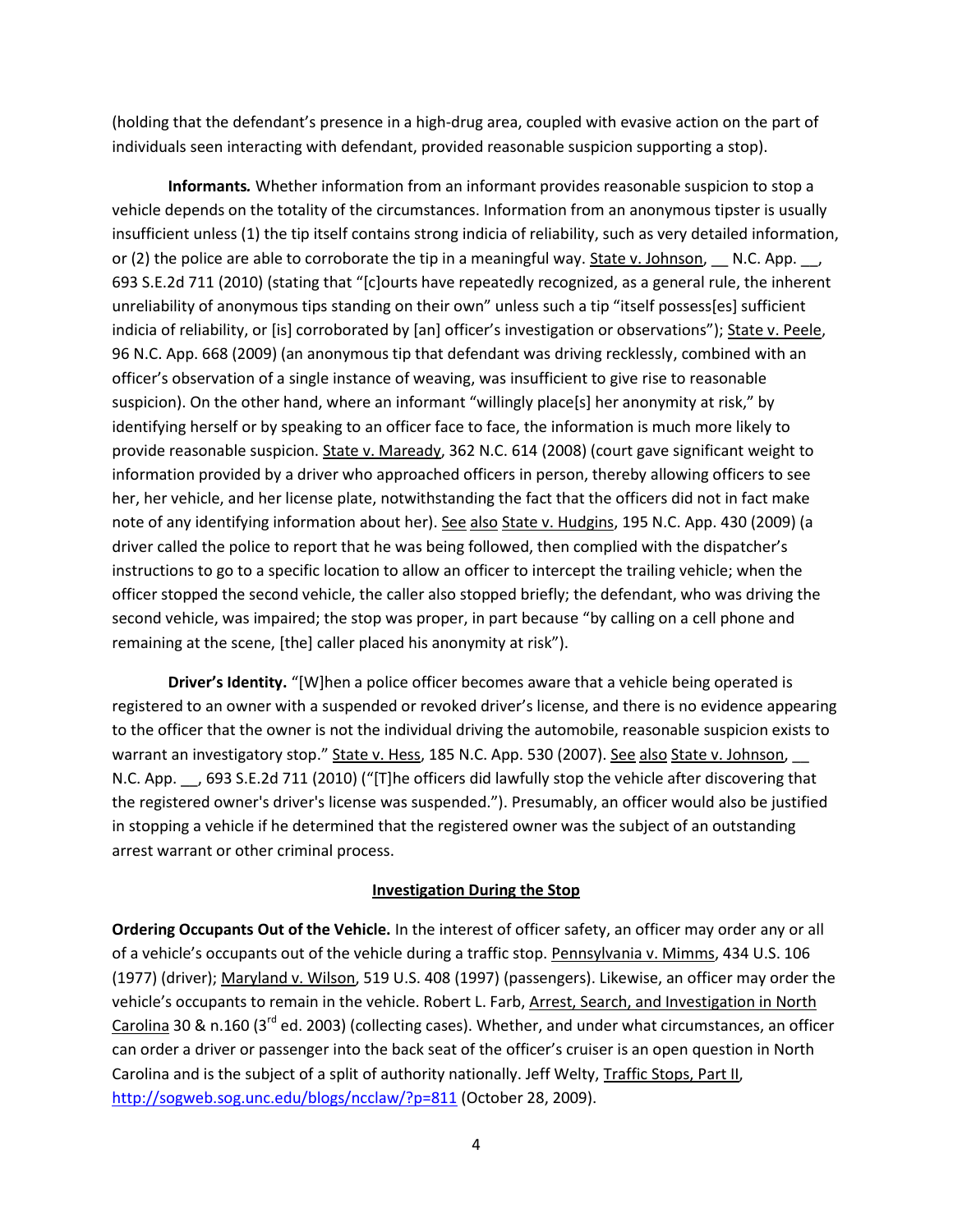**Frisking Occupants.** A frisk does not follow automatically from a valid stop. It is justified only if the officer reasonably suspects that the person or people to be frisked are armed and dangerous. Terry v. Ohio, 392 U.S. 1 (1968). An officer may frisk a passenger based on reasonable suspicion that the passenger is armed and dangerous, even if the officer does not suspect the passenger of criminal activity. Arizona v. Johnson, \_\_ U.S. \_\_, 129 S. Ct. 781 (2009).

**"Car Frisks."** In Michigan v. Long, 463 U.S. 1032 (1983), the Supreme Court held that "the search of the passenger compartment of an automobile, limited to those areas in which a weapon may be placed or hidden, is permissible if the police officer possesses [reasonable suspicion] that the suspect is dangerous and the suspect may gain immediate control of weapons." Although Long was decided in the context of what might be described as a Terry stop rather than a routine traffic stop, the two types of stops are similar if not functionally identical,<sup>2</sup> and the concept of a car frisk applies with equal force to traffic stops. State v. Hudson, 103 N.C. App. 708 (1991) (upholding car frisk arising out of a traffic stop). Factors that courts consider in determining whether reasonable suspicion exists include furtive movements by the occupants of the vehicle, lack of compliance with police instructions, belligerence, and visible indications that a weapon may be present in the car. See, e.g., State v. Edwards, 164 N.C. App. 130 (2004); State v. Minor, 132 N.C. App. 478 (1999); State v. Clyburn, 120 N.C. App. 377 (1995). Our appellate courts have been fairly demanding regarding reasonable suspicion in this context, several times finding ambiguously furtive movements, standing alone, to be insufficient. Minor, supra; State v. Braxton, 90 N.C. App. 204 (1988).

**License, Warrant, and Record Checks.** Officers will often check the validity of a driver's license during a traffic stop, and may also check the driver's criminal record, including a check for outstanding arrest warrants. The courts have generally viewed these checks, and the associated brief delays, as permissible. State v. Hernandez, 170 N.C. App. 299 (2005) (holding that "running checks on Defendant's license and registration" was "reasonably related to the stop based on the seat belt infraction"); State v. Castellon, 151 N.C. App. 675 (2002) (twenty-five minute "detention for the purpose of determining the validity of defendant's license was not unreasonable" when officer's computer was working slowly). See also, e.g., United States v. Villa, 589 F.3d 1334 (10<sup>th</sup> Cir. 2009) ("It is well-established that [a] law enforcement officer conducting a routine traffic stop may request a driver's license and vehicle registration, run a computer check, and issue a citation."); See generally Wayne R. LaFave, The "Routine Traffic Stop" From Start to Finish: Too Much "Routine," Not Enough Fourth Amendment, 102 Mich. L. Rev. 1843, 1874-85 (2004) (concluding that most courts have permitted license, warrant, and record checks incident to traffic stops, though criticizing some of these conclusions) (hereinafter LaFave, "Routine").

**Questions about Unrelated Matters.** The United States Supreme Court held in Muehler v. Mena, 544 U.S. 93 (2005), that questioning is not a seizure, so the police may question a person who has been detained about matters unrelated to the justification for the detention, even without any individualized

 $\overline{\phantom{a}}$ 

 $^2$  Berkemer v. McCarty, 468 U.S. 420 (1984) ("[T]he usual traffic stop is more analogous to a so-called '<u>Terry</u> stop' than to a formal arrest."); State v. Styles, 362 N.C. 412 (2008) ("Traffic stops have 'been historically reviewed under the investigatory detention framework first articulated in Terry.'").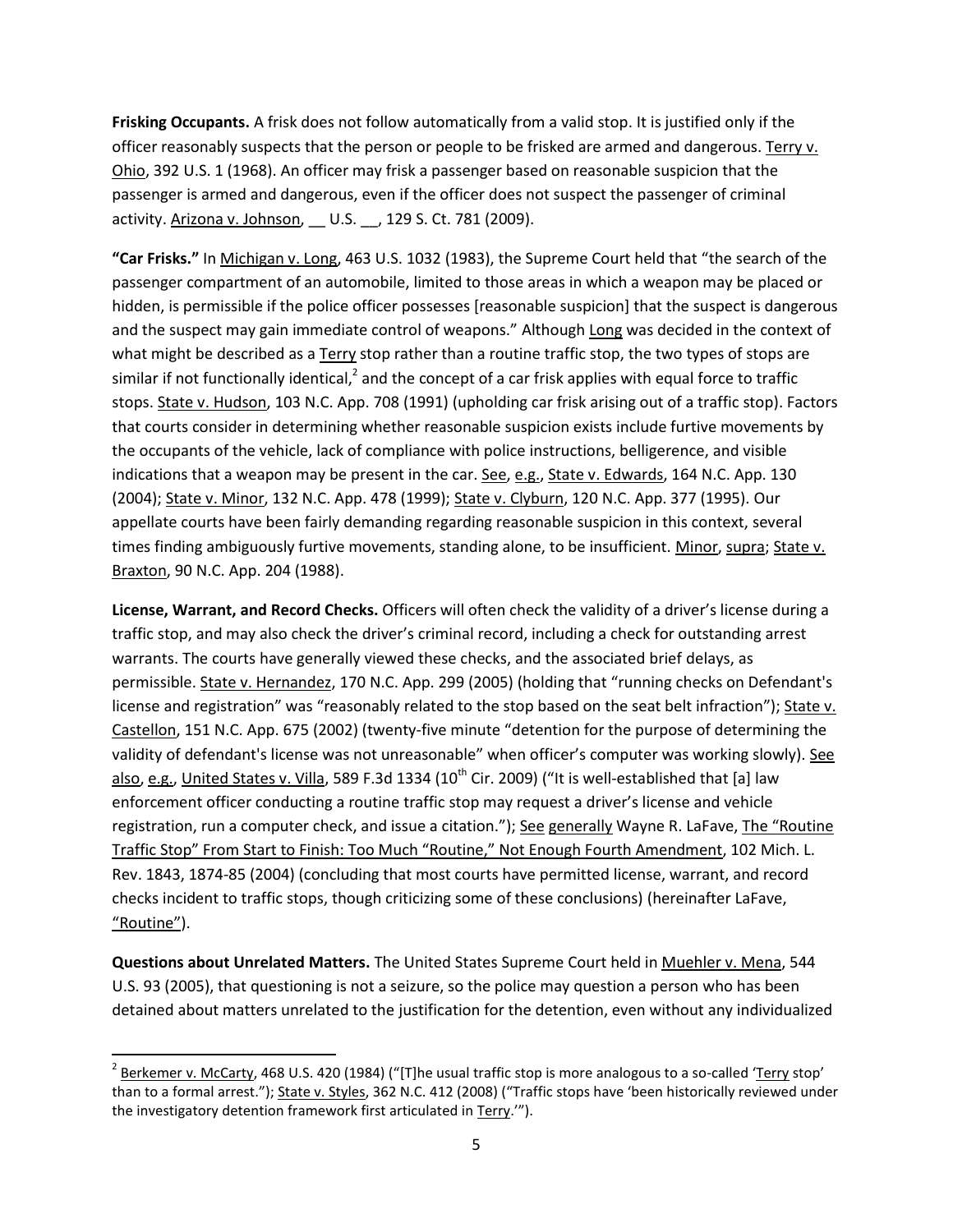suspicion supporting the questions. Although Muehler involved a person who was detained during the execution of a search warrant, not the subject of a traffic stop, its reasoning applies equally in the traffic stop setting. The Court has recognized as much. Arizona v. Johnson, \_\_ U.S. \_\_, 129 S. Ct. 781 (2009) ("An officer's inquiries into matters unrelated to the justification for the traffic stop, this Court has made plain, do not convert the encounter into something other than a lawful seizure, so long as those inquiries do not measurably extend the duration of the stop."). See also e.g., United States v. Olivera-Mendez, 484 F.3d 505 ( $8^{th}$  Cir. 2007); United States v. Stewart, 473 F.3d 1265 (10<sup>th</sup> Cir. 2007). It should be emphasized that the questioning in Muehler did not extend the subject's detention; whether a traffic stop may be prolonged for additional questioning is discussed below.

**Use of Drug-Sniffing Dogs.** Having a dog sniff a car is not a search and so requires no quantum of suspicion. Illinois v. Caballes, 543 U.S. 405 (2005). Therefore, a dog sniff is permitted during any traffic stop, so long as the sniff does not extend the stop. (Again, whether a traffic stop may be prolonged for a dog sniff is discussed below.)

**Asking for Consent to Search.** Requests to search made during a traffic stop probably should be analyzed just like any other inquiry about matters unrelated to the purpose of the stop: because such a request is not, in itself, a seizure, most courts find such requests to be permissible if they do not significantly extend the duration of the stop. 4 LaFave, Search and Seizure 391. See also United States v. Turvin, 517 F.3d 1097 (9<sup>th</sup> Cir. 2008) (because "officers do not need reasonable suspicion to ask questions unrelated to the purpose of an initially lawful stop," a request for consent to search that did not substantially prolong a traffic stop was permissible). However, at least one North Carolina Court of Appeals case has stated that "[i]f the officer's request for consent to search is unrelated to the initial purpose for the stop, then the request must be supported by reasonable articulable suspicion of additional criminal activity." State v. Parker, 183 N.C. App. 1 (2007). The court's reasoning appears to have been that such a request inherently involves at least a minimal extension of the stop and is therefore unreasonable.<sup>3</sup> But cf. State v. Jacobs, 162 N.C. App. 251 (2004) ("Defendant argues alternatively that the State failed to establish that Officer Smith had sufficient reasonable suspicion to request defendant's consent for the search [during an investigative stop]. No such showing is required.").

**Prolonging the Stop for Questions about Unrelated Matters, Use of Drug-Sniffing Dogs, or Asking for Consent to Search.** Whether an officer may briefly extend a stop in order to engage in the investigative techniques described immediately above is controversial. (A lengthy extension of the stop would plainly be improper, unless the officer had developed reasonable suspicion regarding another criminal offense.) The case law in North Carolina is inconsistent, with brief delays in order to conduct dog sniffs permitted under State v. Brimmer, 187 N.C. App. 451 (2007) (delay of approximately four minutes to allow a dog sniff to take place was de minimis), $^4$  but brief delays associated with requests for consent to search

 $\overline{a}$ 

 $3$  This may not be so in some cases, as when one officer asks for consent to search while another is writing a citation. The issue of delays is addressed infra in this manuscript.

<sup>&</sup>lt;sup>4</sup> As to how long a delay is de minimis, consider State v. Branch, 194 N.C. App. 173 (2008) (ten-minute delay "beyond the time it took to check [the driver's] license and registration was unlawful"), and United States v. Blair,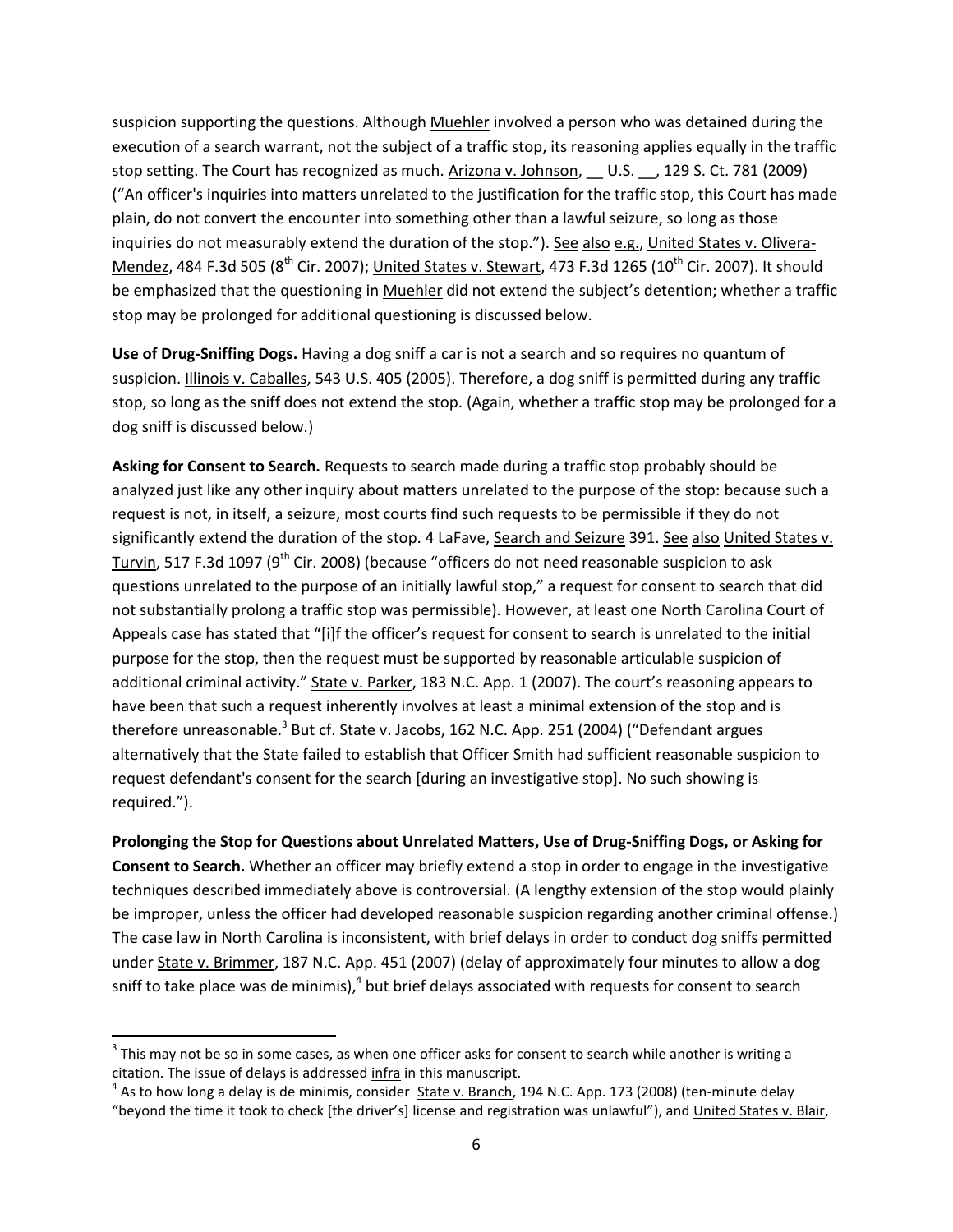arguably prohibited by Parker, and brief delays for questions unrelated to the stop perhaps barred by State v. Jackson, 
\_\_ N.C. App. 
..., 681 S.E.2d 492 (2009) (finding that an officer unreasonably extended a traffic stop when she asked just a handful of drug-related questions).

Most post-Muehler federal cases have allowed short delays for any of the investigative techniques under consideration. Compare United States v. Harrison, 606 F.3d 42 (2d Cir. 2010) (per curiam) (five to six minutes of questioning unrelated to the purpose of the traffic stop "did not prolong the stop so as to render it unconstitutional"), and Turvin, supra, (asking a "few questions" unrelated to the stop that prolonged the stop by a "few moments" was not unreasonable, and collecting cases), with United States v. Peralez, 526 F.3d 1115 (8th Cir.2008) (extending traffic stop by ten minutes to ask drug-related questions was unreasonable). See generally United States v. Everett, 601 F.3d 484 ( $6<sup>th</sup>$  Cir. 2010) (collecting cases and concluding that whether a delay is de minimis depends on all the circumstances, including whether the officer is diligently moving toward a conclusion of the stop, and the ratio of stoprelated questions to non-stop-related questions).

**Total Duration.** There is no bright-line rule regarding the length of traffic stops. As a rule of thumb, "routine" stops that exceed twenty minutes may deserve closer scrutiny. See Robert L. Farb, Arrest, Search, and Investigation in North Carolina 29 (3<sup>rd</sup> ed. 2003). Stops of various lengths have been upheld by the courts. See, e.g., Castellon, supra (twenty-five minutes); United States v. Rivera, 570 F.3d 1009  $(8<sup>th</sup>$  Cir. 2009) (seventeen minutes); United States v. Eckhart, 569 F.3d 1263 (10<sup>th</sup> Cir. 2009) (twentyseven minutes); United States v. Muriel, 418 F.3d 720 ( $7<sup>th</sup>$  Cir. 2005) (thirteen minutes).

# **Termination of the Stop**

**When Termination Takes Place.** "Generally, an initial stop concludes . . . after an officer returns the detainee's license and registration." Jackson, supra. As the Fourth Circuit explains, when an officer returns a driver's documents, it "indicate[s] that all business with [the driver is] completed and that he [is] free to leave." United States v. Lattimore, 87 F.3d 647 (4<sup>th</sup> Cir. 1996). The United States Supreme Court has rejected the idea that drivers must be told that they are free to go before a stop terminates. Ohio v. Robinette, 519 U.S. 33 (1996) (adopting a totality of the circumstances approach). However, while returning the driver's paperwork is a strong signal that a stop has terminated, it is not always dispositive. Some commentators have argued that many motorists will not, in fact, feel free to depart until they are expressly permitted to do so. LaFave, Routine at 1899-1902. And the North Carolina Court of Appeals has held, in at least one case, that under the totality of the circumstances, the occupants of a vehicle remained seized even after the return of the driver's paperwork, in part because the officer "never told [the driver] he was free to leave." State v. Myles, 188 N.C. App. 42 (2008). See also State v. Kincaid, 147 N.C. App. 94 (2001) (suggesting that the return of a driver's license and registration is a necessary, but not invariably a sufficient, condition for the termination of a stop).

**Effect of Termination.** Once a stop has ended, the driver and any other occupants of the vehicle may depart. Any further interaction between the officer and the occupants of the vehicle is, therefore,

l

<sup>524</sup> F.3d 740 (6<sup>th</sup> Cir. 2008) (unreasonable to extend traffic stop by thirteen minutes to allow drug dog to arrive and sniff).